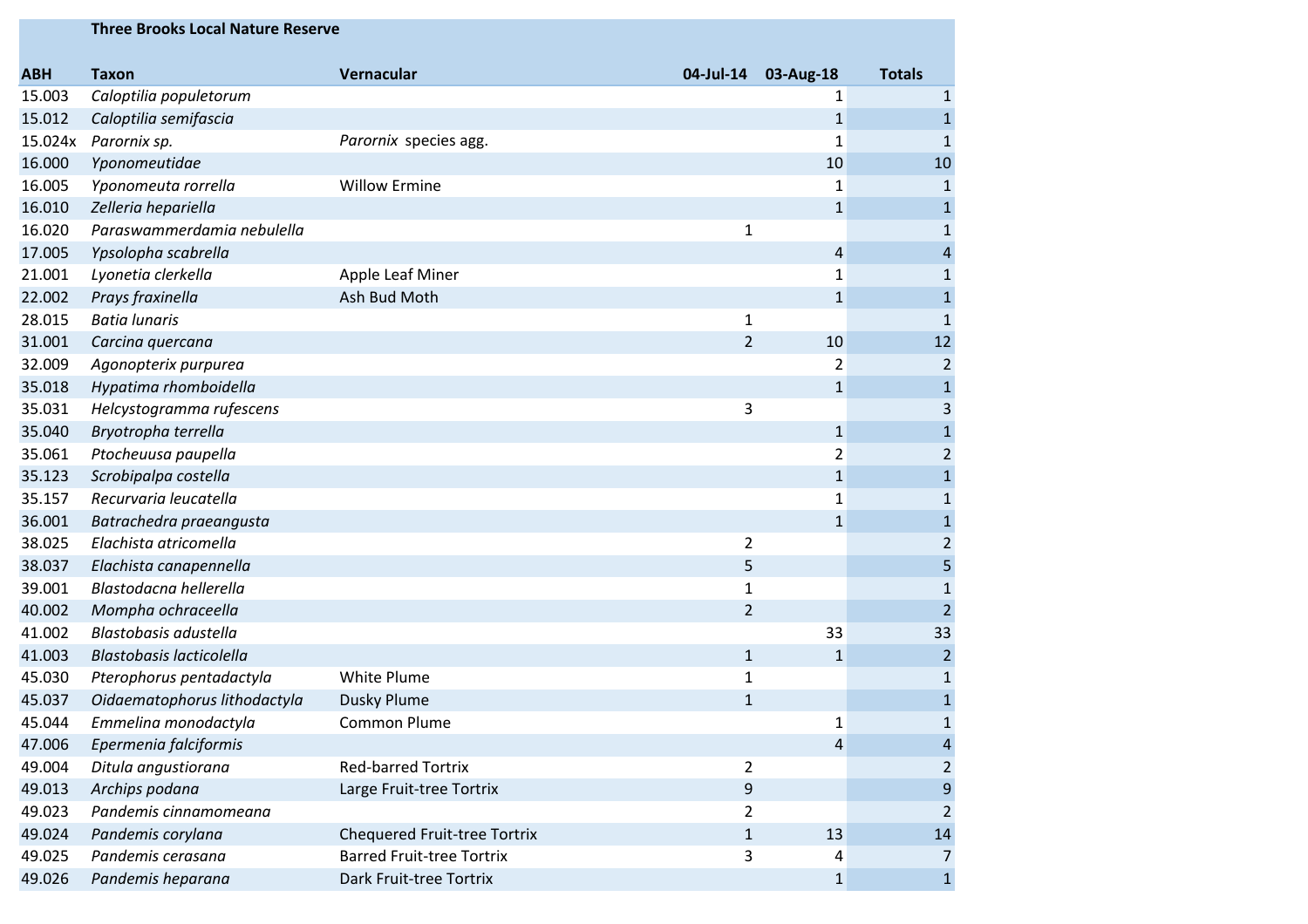| 49.037  | Clepsis spectrana          | Cyclamen Tortrix               | $\mathbf{1}$   |                | $\mathbf{1}$   |
|---------|----------------------------|--------------------------------|----------------|----------------|----------------|
| 49.039  | Epiphyas postvittana       | Light Brown Apple Moth         |                | $\mathbf{1}$   | $\mathbf 1$    |
| 49.060  | Aleimma loeflingiana       |                                | $\mathbf{1}$   |                | $\mathbf{1}$   |
| 49.062  | Acleris forsskaleana       |                                |                | 3              | 3              |
| 49.065x | Acleris laterana/comariana |                                |                | 22             | 22             |
| 49.077  | Acleris variegana          | <b>Garden Rose Tortrix</b>     | $\mathbf{1}$   |                | $\mathbf 1$    |
| 49.091  | Pseudargyrotoza conwagana  |                                | 6              |                | 6              |
| 49.092  | Phtheochroa inopiana       |                                | 3              |                | 3              |
| 49.109  | Agapeta hamana             |                                | $\overline{2}$ | 2              | 4              |
| 49.134  | Cochylis roseana           |                                |                | 5              | 5              |
| 49.136  | Cochylis hybridella        |                                |                | 1              | $\mathbf 1$    |
| 49.139  | Cochylis atricapitana      |                                |                | 3              | $\mathsf 3$    |
| 49.156  | Hedya nubiferana           | <b>Marbled Orchard Tortrix</b> | 1              |                | $\mathbf{1}$   |
| 49.166  | Celypha lacunana           |                                | 10             | 10             | 20             |
| 49.214  | Ancylis badiana            |                                |                | 3              | 3              |
| 49.215  | Ancylis achatana           |                                | $\mathbf{1}$   |                | $\mathbf 1$    |
| 49.223  | Rhopobota naevana          | <b>Holly Tortrix</b>           | 5              |                | 5              |
| 49.224  | Spilonota ocellana         | <b>Bud Moth</b>                | $\overline{2}$ |                | $\overline{c}$ |
| 49.260  | Zeiraphera isertana        |                                | 3              |                | $\mathsf 3$    |
| 49.265  | Eucosma cana               |                                | $\overline{2}$ |                | $\overline{2}$ |
| 49.269  | Eucosma campoliliana       |                                | 10             | 11             | 21             |
| 49.279  | Gypsonoma dealbana         |                                | 5              | $\overline{4}$ | 9              |
| 49.281  | Gypsonoma sociana          |                                |                | 1              | 1              |
| 49.294  | Notocelia uddmanniana      | <b>Bramble Shoot Moth</b>      | 11             |                | 11             |
| 49.295  | Notocelia roborana         |                                | 1              |                | $\mathbf{1}$   |
| 49.297  | Notocelia rosaecolana      |                                | $\overline{2}$ |                | $\overline{2}$ |
| 49.338  | Cydia pomonella            | <b>Codling Moth</b>            |                | $\overline{2}$ | $\overline{2}$ |
| 49.341  | Cydia splendana            |                                |                | 10             | 10             |
| 49.345  | Lathronympha strigana      |                                |                | 6              | 6              |
| 49.367  | Pammene fasciana           |                                | $\mathbf 1$    |                | $\mathbf 1$    |
| 50.002  | Zeuzera pyrina             | Leopard Moth                   | $\mathbf 1$    |                | $1\,$          |
| 54.008  | Zygaena filipendulae       | Six-spot Burnet                | $\mathbf{1}$   |                | $\mathbf{1}$   |
| 62.001  | Aphomia sociella           | Bee Moth                       | $\mathbf{1}$   |                | 1              |
| 62.032  | Nephopterix angustella     |                                |                | $\mathbf{1}$   | $\mathbf{1}$   |
| 62.035  | Acrobasis advenella        |                                |                | 31             | 31             |
| 62.058  | Phycitodes binaevella      |                                |                | 3              | 3              |
| 62.075  | Hypsopygia costalis        | <b>Gold Triangle</b>           | $\mathbf{1}$   |                | 1              |
| 63.006  | Pyrausta aurata            |                                |                | 4              | $\overline{4}$ |
| 63.018  | Anania coronata            |                                | $\mathbf{1}$   |                | $\mathbf{1}$   |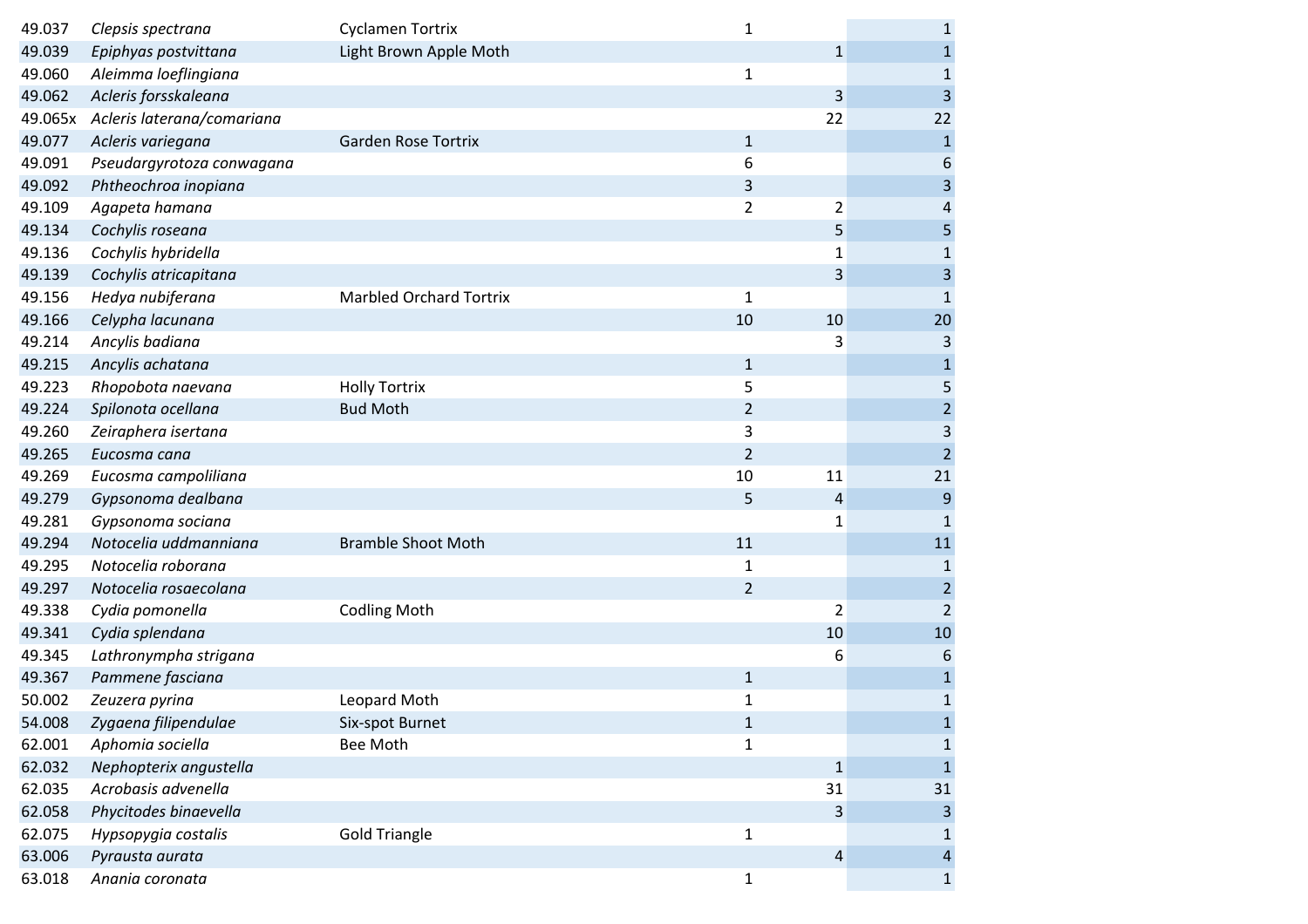| 63.025 | Anania hortulata               | <b>Small Magpie</b>          | $\overline{7}$ |                | $\overline{7}$          |
|--------|--------------------------------|------------------------------|----------------|----------------|-------------------------|
| 63.033 | Udea lutealis                  |                              |                | 5              | 5                       |
| 63.034 | Udea prunalis                  |                              | 4              | $\overline{2}$ | 6                       |
| 63.038 | Pleuroptya ruralis             | Mother of Pearl              | 25             | 119            | 144                     |
| 63.062 | Scoparia subfusca              |                              | 1              |                | $\mathbf{1}$            |
| 63.063 | Scoparia basistrigalis         |                              | 4              |                | 4                       |
| 63.064 | Scoparia ambigualis            |                              | $\overline{2}$ | $\overline{7}$ | $\boldsymbol{9}$        |
| 63.066 | Scoparia pyralella             |                              |                | $\mathbf{1}$   | $\mathbf{1}$            |
| 63.067 | Eudonia lacustrata             |                              | 12             |                | 12                      |
| 63.074 | Eudonia mercurella             |                              | 3              | $\mathbf{1}$   | $\overline{4}$          |
| 63.075 | Eudonia pallida                |                              |                | 3              | $\overline{3}$          |
| 63.080 | Chrysoteuchia culmella         | Garden Grass-veneer          | 74             |                | 74                      |
| 63.088 | Crambus perlella               |                              | $\mathbf{1}$   |                | $\mathbf{1}$            |
| 63.089 | Agriphila tristella            |                              |                | $\mathbf{1}$   | $\mathbf{1}$            |
| 63.092 | Agriphila selasella            |                              |                | 24             | 24                      |
| 63.093 | Agriphila straminella          |                              |                | 23             | 23                      |
| 63.116 | Cataclysta lemnata             | Small China-mark             |                | $1\,$          | $\mathbf 1$             |
| 65.002 | Watsonalla binaria             | Oak Hook-tip                 |                | $\mathbf{1}$   | $1\,$                   |
| 65.008 | Thyatira batis                 | Peach Blossom                | 3              |                | $\overline{\mathbf{3}}$ |
| 65.009 | Habrosyne pyritoides           | <b>Buff Arches</b>           | 22             |                | 22                      |
| 66.003 | Malacosoma neustria            | Lackey                       | 8              |                | $\bf 8$                 |
| 66.010 | Euthrix potatoria              | Drinker                      | 8              |                | $\bf 8$                 |
| 69.001 | Mimas tiliae                   | Lime Hawk-moth               | 1              |                | $\mathbf 1$             |
| 69.003 | Laothoe populi                 | Poplar Hawk-moth             | 4              | 3              | $\overline{7}$          |
| 69.006 | Sphinx ligustri                | Privet Hawk-moth             | $\mathbf{1}$   |                | $\mathbf{1}$            |
| 69.016 | Deilephila elpenor             | Elephant Hawk-moth           | 12             |                | 12                      |
| 70.012 | Idaea trigeminata              | Treble Brown Spot            | $\overline{2}$ |                | $\overline{2}$          |
| 70.013 | Idaea biselata                 | <b>Small Fan-footed Wave</b> | 4              | 4              | $\bf 8$                 |
| 70.015 | Idaea emarginata               | <b>Small Scallop</b>         | $\mathbf{1}$   |                | $\mathbf{1}$            |
| 70.016 | Idaea aversata                 | <b>Riband Wave</b>           | 12             | 1              | 13                      |
| 70.029 | Timandra comae                 | Blood-Vein                   | 1              | 16             | 17                      |
| 70.031 | Cyclophora annularia           | Mocha                        |                | 12             | 12                      |
| 70.036 | Cyclophora punctaria           | Maiden's Blush               |                | 7              | $\overline{7}$          |
| 70.045 | Scotopteryx chenopodiata       | Shaded Broad-bar             | $\overline{2}$ | 5              | 7                       |
| 70.049 | Xanthorhoe fluctuata fluctuata | Garden Carpet                | $\mathbf{1}$   |                | $\mathbf{1}$            |
| 70.051 | Xanthorhoe spadicearia         | Red Twin-spot Carpet         |                | 4              | 4                       |
| 70.059 | Camptogramma bilineata         | <b>Yellow Shell</b>          |                | $\mathbf 1$    | $\mathbf{1}$            |
| 70.061 | Epirrhoe alternata             | <b>Common Carpet</b>         |                | 12             | 12                      |
| 70.074 | Hydriomena furcata             | July Highflier               | 5              |                | 5                       |
|        |                                |                              |                |                |                         |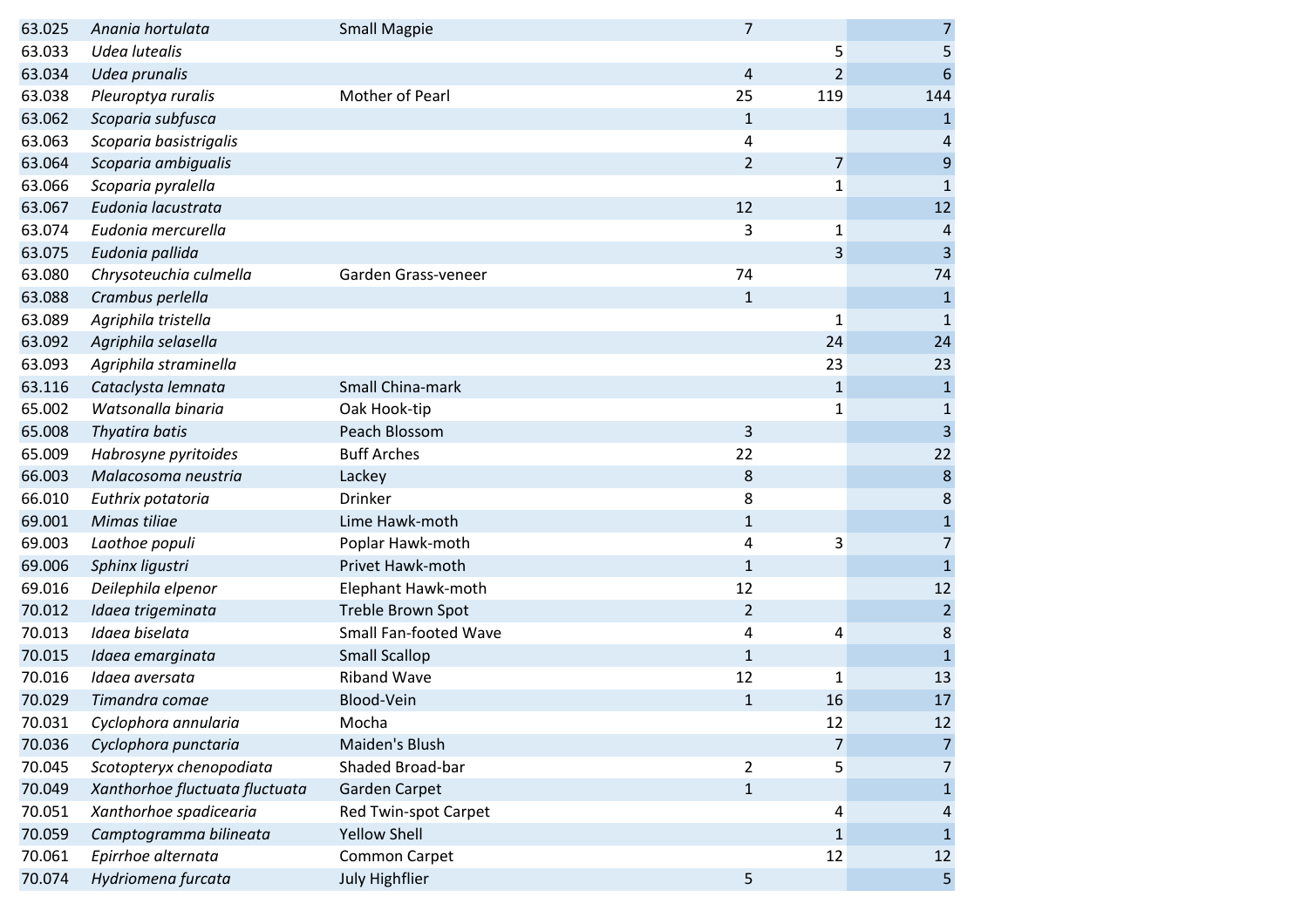| 70.089 | Eulithis prunata         | Phoenix                  | 1              |              | $\mathbf{1}$     |
|--------|--------------------------|--------------------------|----------------|--------------|------------------|
| 70.094 | Ecliptopera silaceata    | <b>Small Phoenix</b>     |                | $\mathbf{1}$ | $\mathbf{1}$     |
| 70.126 | Horisme vitalbata        | <b>Small Waved Umber</b> |                | $\mathbf{1}$ | $\mathbf{1}$     |
| 70.134 | Perizoma bifaciata       | <b>Barred Rivulet</b>    |                | $\mathbf{1}$ | $\mathbf{1}$     |
| 70.141 | Gymnoscelis rufifasciata | Double-striped Pug       |                | 17           | 17               |
| 70.142 | Chloroclystis v-ata      | V-Pug                    | 4              | $\mathbf{1}$ | 5                |
| 70.144 | Pasiphila rectangulata   | Green Pug                | 5              |              | 5                |
| 70.148 | Eupithecia inturbata     | <b>Maple Pug</b>         |                | $\mathbf{1}$ | $\mathbf{1}$     |
| 70.173 | Eupithecia centaureata   | Lime-speck Pug           |                | 4            | $\overline{4}$   |
| 70.179 | Eupithecia absinthiata   | Wormwood Pug             |                | 3            | $\overline{3}$   |
| 70.183 | Eupithecia vulgata       | <b>Common Pug</b>        | $\mathbf{1}$   | $\mathbf{1}$ | $\overline{2}$   |
| 70.189 | Eupithecia subumbrata    | <b>Shaded Pug</b>        | 3              |              | 3                |
| 70.190 | Eupithecia subfuscata    | Grey Pug                 | $\mathbf{1}$   |              | $\mathbf{1}$     |
| 70.218 | Chiasmia clathrata       | Latticed Heath           | $\mathbf{1}$   | $\mathbf{1}$ | $\overline{2}$   |
| 70.226 | Opisthograptis luteolata | <b>Brimstone Moth</b>    | $\mathbf{1}$   | 19           | 20               |
| 70.234 | Ennomos alniaria         | Canary-shouldered Thorn  |                | $\mathbf{1}$ | $\mathbf{1}$     |
| 70.235 | Ennomos fuscantaria      | Dusky Thorn              |                | 29           | 29               |
| 70.237 | Selenia dentaria         | <b>Early Thorn</b>       | $\overline{2}$ |              | $\overline{2}$   |
| 70.241 | Crocallis elinguaria     | Scalloped Oak            | 4              | 4            | $\bf 8$          |
| 70.252 | <b>Biston betularia</b>  | Peppered Moth            | 9              |              | $9\,$            |
| 70.258 | Peribatodes rhomboidaria | <b>Willow Beauty</b>     | $\mathbf{1}$   | 7            | $\bf 8$          |
| 70.265 | Alcis repandata          | <b>Mottled Beauty</b>    | 6              |              | $\boldsymbol{6}$ |
| 70.277 | Cabera pusaria           | <b>Common White Wave</b> | $\overline{2}$ | 1            | 3                |
| 70.278 | Cabera exanthemata       | <b>Common Wave</b>       | $\mathbf{1}$   | 7            | 8                |
| 70.280 | Lomographa temerata      | <b>Clouded Silver</b>    | 10             |              | 10               |
| 70.305 | Hemithea aestivaria      | <b>Common Emerald</b>    | $\overline{7}$ |              | $\overline{7}$   |
| 71.005 | Furcula furcula          | Sallow Kitten            |                | $\mathbf 1$  | $\mathbf{1}$     |
| 71.017 | Pheosia tremula          | <b>Swallow Prominent</b> |                | $\mathbf{3}$ | $\overline{3}$   |
| 71.020 | Pterostoma palpina       | Pale Prominent           |                | 2            | $\overline{2}$   |
| 71.025 | Phalera bucephala        | Buff-tip                 | 27             |              | 27               |
| 72.002 | Rivula sericealis        | <b>Straw Dot</b>         |                | 44           | 44               |
| 72.003 | Hypena proboscidalis     | Snout                    | 12             | $\mathbf{1}$ | 13               |
| 72.010 | Lymantria monacha        | <b>Black Arches</b>      |                | 1            | 1                |
| 72.019 | Spilosoma lutea          | <b>Buff Ermine</b>       | 4              |              | $\overline{a}$   |
| 72.024 | Phragmatobia fuliginosa  | <b>Ruby Tiger</b>        |                | $\mathbf 1$  | 1                |
| 72.026 | Arctia caja              | Garden Tiger             | $1\,$          |              | $\mathbf{1}$     |
| 72.030 | Euplagia quadripunctaria | Jersey Tiger             |                | $\mathbf{1}$ | $\mathbf{1}$     |
| 72.043 | Eilema depressa          | <b>Buff Footman</b>      | $\mathbf{1}$   |              | $\mathbf{1}$     |
| 72.044 | Eilema griseola          | Dingy Footman            | 4              | $\mathbf{3}$ | $\overline{7}$   |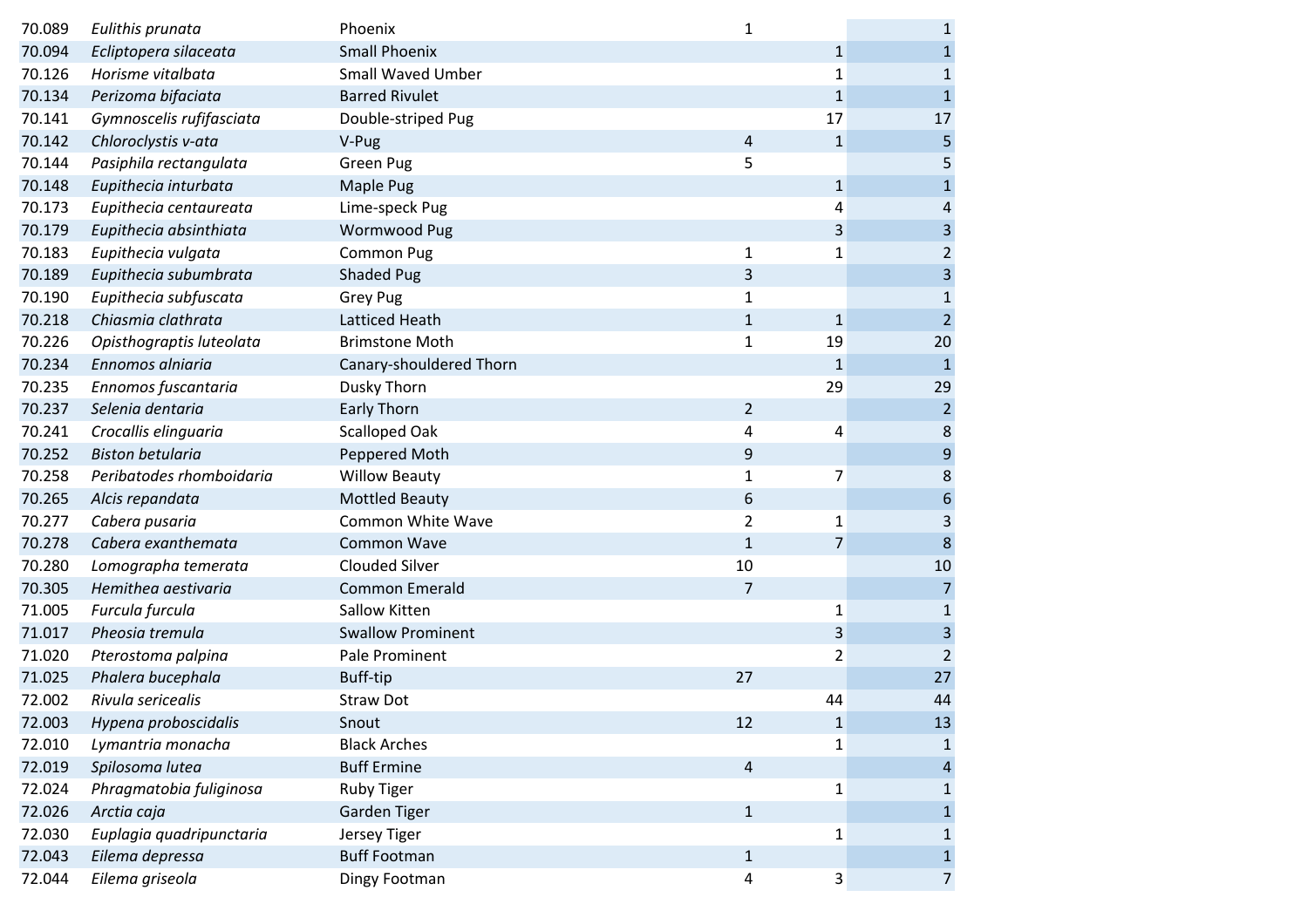| 72.045  | Eilema lurideola         | Common Footman                     | 7              |                | $\overline{7}$          |
|---------|--------------------------|------------------------------------|----------------|----------------|-------------------------|
| 72.053  | Herminia tarsipennalis   | Fan-foot                           | 13             |                | 13                      |
| 72.055  | Herminia grisealis       | Small Fan-foot                     | $\overline{2}$ |                | $\overline{2}$          |
| 72.063  | Lygephila pastinum       | <b>Blackneck</b>                   | 15             |                | 15                      |
| 72.069  | Laspeyria flexula        | <b>Beautiful Hook-tip</b>          | 9              |                | $9$                     |
| 73.001  | Abrostola tripartita     | Spectacle                          | $\mathbf{1}$   | $\overline{2}$ | 3                       |
| 73.012  | Diachrysia chrysitis     | <b>Burnished Brass</b>             | 3              |                | $\mathsf 3$             |
| 73.015  | Autographa gamma         | Silver Y                           |                | $\mathbf{1}$   | $\mathbf 1$             |
| 73.022  | Plusia festucae          | Gold Spot                          |                | $\mathbf{1}$   | $\mathbf{1}$            |
| 73.032  | Colocasia coryli         | Nut-tree Tussock                   |                | 1              | $\mathbf 1$             |
| 73.037x | Acronicta tridens/psi    | Dark Dagger / Grey Dagger          | $\mathbf{1}$   | $\mathbf{1}$   | $\overline{c}$          |
| 73.046  | Subacronicta megacephala | Poplar Grey                        | $\mathbf{1}$   |                | $\mathbf{1}$            |
| 73.047  | Craniophora ligustri     | Coronet                            | 5              | $\overline{2}$ | $\overline{7}$          |
| 73.062  | Amphipyra pyramidea      | <b>Copper Underwing</b>            |                | 5              | 5                       |
| 73.062x | Amphipyra pyramidea agg. | Copper Underwing agg.              |                | 4              | $\overline{\mathbf{r}}$ |
| 73.063  | Amphipyra berbera        | <b>Svensson's Copper Underwing</b> |                | 3              | 3                       |
| 73.092  | Caradrina morpheus       | <b>Mottled Rustic</b>              | 3              |                | $\overline{3}$          |
| 73.096  | Hoplodrina octogenaria   | Uncertain                          | 43             |                | 43                      |
| 73.097  | Hoplodrina blanda        | Rustic                             | 8              |                | $\boldsymbol{8}$        |
| 73.099  | Hoplodrina ambigua       | <b>Vine's Rustic</b>               |                | 6              | 6                       |
| 73.109  | Thalpophila matura       | <b>Straw Underwing</b>             |                | 22             | 22                      |
| 73.113  | Phlogophora meticulosa   | Angle Shades                       |                | $\mathbf{1}$   | $\mathbf{1}$            |
| 73.147  | Photedes minima          | <b>Small Dotted Buff</b>           | 3              |                | $\overline{\mathbf{3}}$ |
| 73.155  | Apamea epomidion         | <b>Clouded Brindle</b>             | $\mathbf{1}$   |                | $\mathbf 1$             |
| 73.160  | Apamea scolopacina       | Slender Brindle                    | $\mathbf{1}$   |                | $\mathbf 1$             |
| 73.162  | Apamea monoglypha        | Dark Arches                        | 90             | 1              | 91                      |
| 73.163  | Apamea lithoxylaea       | <b>Light Arches</b>                | 14             |                | 14                      |
| 73.169x | Mesapamea secalis agg.   | Common Rustic agg.                 | 2              | 63             | 65                      |
| 73.173x | Oligia strigilis agg.    | Marbled Minor agg.                 | 41             |                | 41                      |
| 73.215  | Cosmia affinis           | Lesser-spotted Pinion              |                | 2              | $\overline{2}$          |
| 73.216  | Cosmia trapezina         | Dun-bar                            | $\overline{2}$ | 15             | 17                      |
| 73.222  | Apterogenum ypsillon     | <b>Dingy Shears</b>                | $\mathbf{1}$   |                | $\mathbf{1}$            |
| 73.267  | Lacanobia oleracea       | Bright-line Brown-eye              | 13             |                | 13                      |
| 73.270  | Melanchra persicariae    | Dot Moth                           | 4              |                | 4                       |
| 73.291  | Mythimna pallens         | <b>Common Wainscot</b>             |                | $\mathbf{1}$   | $\mathbf{1}$            |
| 73.293  | Mythimna impura          | Smoky Wainscot                     | 88             |                | 88                      |
| 73.298  | Mythimna ferrago         | Clay                               | 15             | $\mathbf{1}$   | 16                      |
| 73.317  | Agrotis exclamationis    | <b>Heart and Dart</b>              | 91             | 2              | 93                      |
| 73.319  | Agrotis segetum          | <b>Turnip Moth</b>                 |                | $\overline{2}$ | $\overline{2}$          |
|         |                          |                                    |                |                |                         |